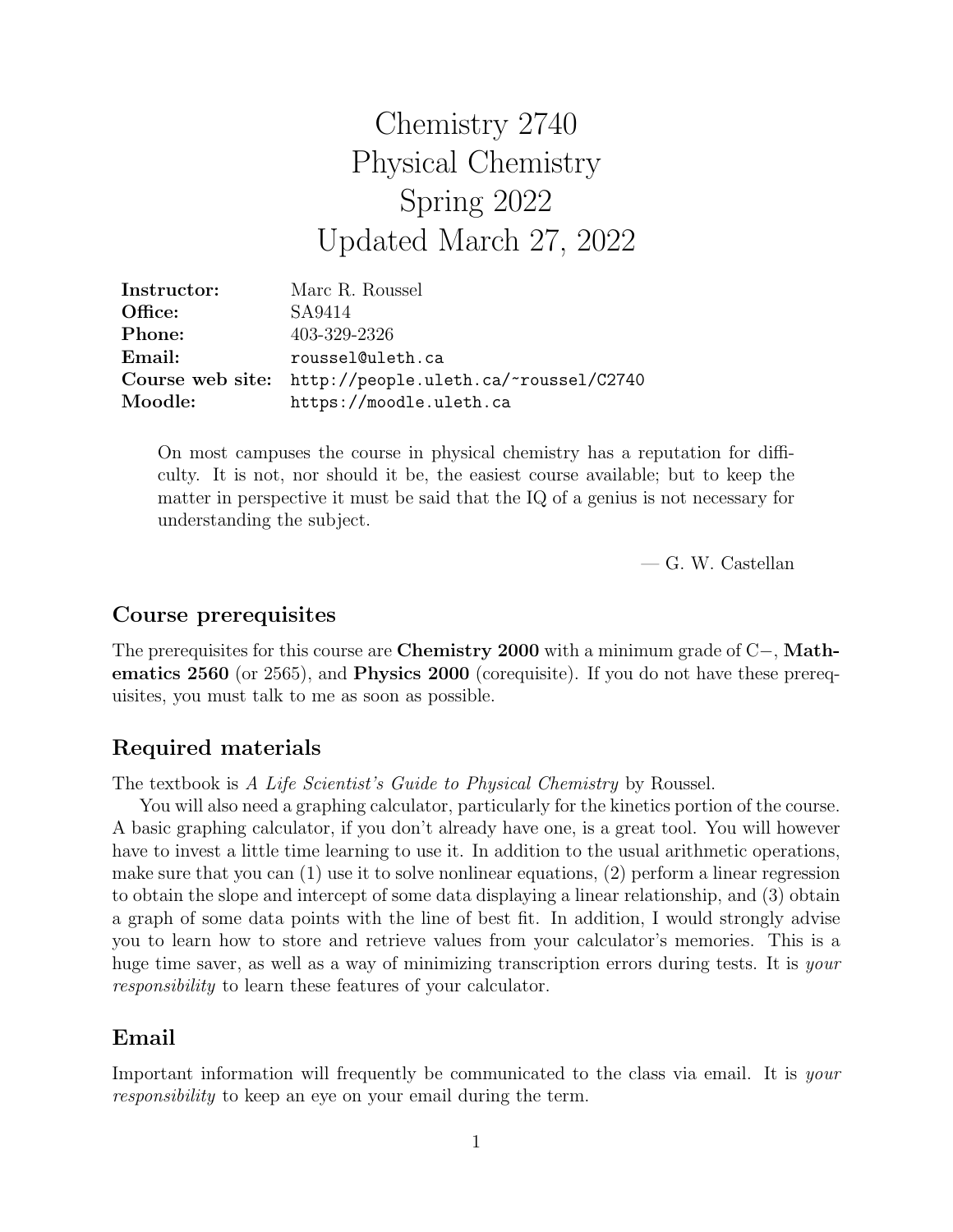### Office hours

I strongly encourage office visits to clarify any material with which you are having difficulty. I will have hybrid (in person and online) office hours each week. The schedule will vary from week to week and will be announced by email in a timely way, as well as posted in Moodle. The link for online office hours will also be posted in Moodle.

## Grading scheme

| Evaluation type     | Weight  | Dates                                                |
|---------------------|---------|------------------------------------------------------|
| Lab                 | 30%     |                                                      |
| Quizzes             | $7.5\%$ |                                                      |
| Class participation | $7.5\%$ |                                                      |
| <b>Tests</b>        |         | $4 \times 12.25\%$ Jan. 28, Apr. 1, Apr. 13, Apr. 27 |
| Assignments         |         | $3 \times 2\%$ Apr. 29, May 4, May 5                 |

A grade of F will automatically be assigned if your lab mark is less than 15/30. A grade of F will also automatically be assigned if you score less than 35/70 in the lecture part of the course.

If you miss one of the tests or assignments for a valid reason (e.g. medical, bereavement), a waiver will be provided. If you miss one test, the overall weight of the tests will be maintained at 49%, with each of the remaining tests worth 16.33%. If you miss more than one test, a makeup test will be administered covering the material in the missed tests. In some cases, this may require delaying the assignment of a final grade. For missed assignments, the weight of the tests will be increased by the weight of the assignment(s) missed. You must notify me of your reason for missing a test or assignment as soon as you are able to. Advance notification is appreciated when possible. Although I do not require documentation for missed tests, I expect honesty. Note that not being prepared for a test is not a reason to skip a test except under very unusual circumstances (e.g. missing many classes leading up to a test due to illness). In these cases, I would expect to discuss the matter with you before the test, and I reserve the right to decide whether or not you will receive a waiver for the test.

There will be online (Moodle) quizzes for most lectures, although sometimes one quiz will cover two lectures. Watch the deadlines on Moodle carefully and make sure to complete your quizzes on time. No extensions will be granted. Your quiz mark will be calculated after dropping the three quizzes with the most negative effect on your mark. This means that you can miss up to three quizzes without needing to specifically inform me about it. If illness causes you to miss more than three quizzes, please let me know and we can discuss how to adjust the grading scheme for your situation. It is strongly recommended that you complete all quizzes as they are essential preparation for the classes.

#### Numeric to letter grade conversion

Students who obtain similar numeric grades should get the same letter grade, insofar as this is possible. I therefore try to set the grade boundaries so that the students to either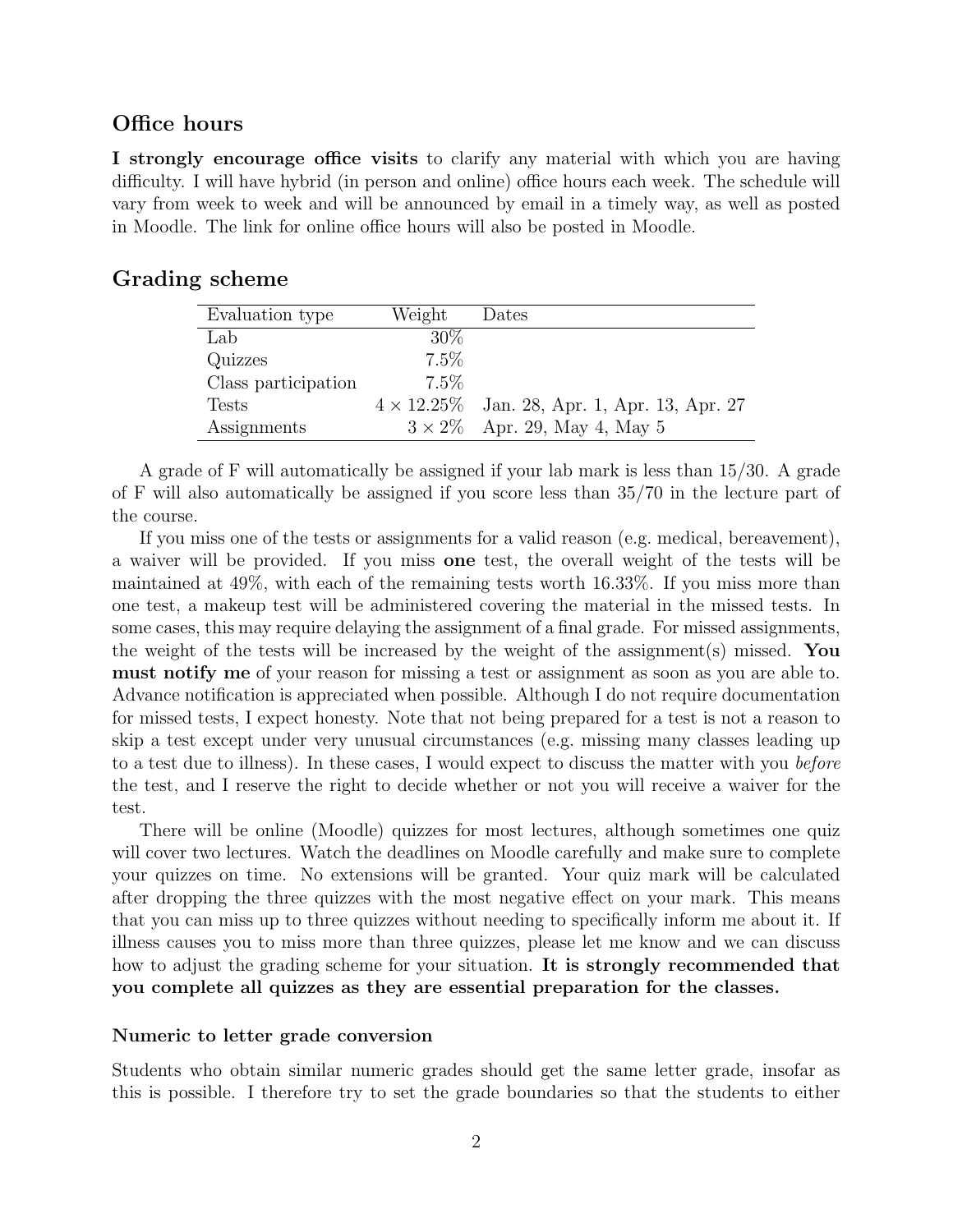side of the boundary are separated by as many marks as possible, consistent with assigning grades roughly in line with typical practice in this Department. The following table shows the median and 95% confidence intervals (CI) of the lower boundaries of each letter grade for the 9 times I have taught this course since our last major round of curriculum changes:

| Grade        | Median | 95% CI       |
|--------------|--------|--------------|
| $A+$         | 90     | (88.5, 90.1) |
| A            | 85.0   | (82.6, 85.9) |
| $A -$        | 80.0   | (77.8, 80.6) |
| $B+$         | 76.0   | (74.1, 76.7) |
| $\mathbf{B}$ | 73.0   | (71.1, 74.1) |
| $B -$        | 70.0   | (67.8, 70.6) |
| $C+$         | 66.0   | (64.9, 67.1) |
| $\rm C$      | 62.0   | (61.3, 63.2) |
| $C -$        | 60.0   | (58.1, 60.4) |
| D+           | 55.0   | (53.9, 55.2) |
| D.           | 50.0   | (50.0, 50.0) |

The grade conversion boundaries chosen at the end of the term are very likely to fall within the historical confidence intervals. Having said that, I reserve the right to stray outside of these confidence intervals (in either direction) by up to  $1\%$  in order to assign the same letter grade to students who have performed similarly.

#### Conduct of tests and other evaluations

Online tests will be open-resource, i.e. you can use any resources you want (books, web sites, etc.) excluding any technology that allows you to communicate with other people during the test (email, text messaging, posting to Q&A websites, etc.). For some questions, it may be convenient to use a spreadsheet program instead of a calculator. Consult me if you would like to use other kinds of software.

#### We have become very adept at finding cheaters in online exams. Don't test me.

There will be four tests and three assignments. The tests will be time-limited and will be completed during class time with solutions turned in through Crowdmark. The assignments will have short deadlines (as little as 24 h), but will be completed after class, and again the solutions will be turned in through Crowdmark. Each of these late-term assignments will consist of a single question.

# Participatory problem solving

As a means of instruction, they [lectures] ought to have become obsolete when the printing press was invented. We had a second chance when the Xerox machine was invented, but we seem to have muffed it.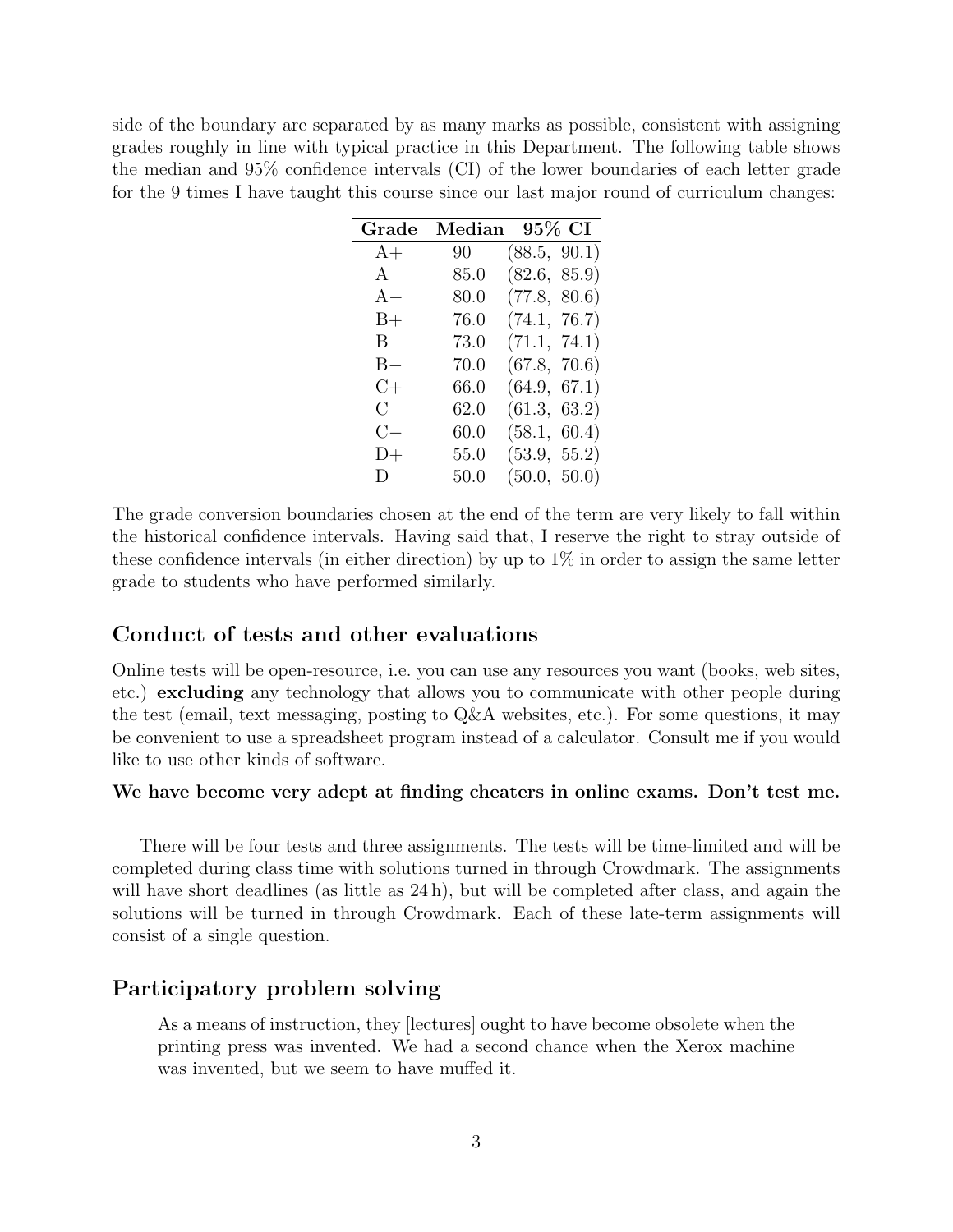In order to succeed in physical chemistry, you have to devote time to the material on an ongoing basis. You simply can't wait until the week before the exam to study and hope to assimilate the material at the last minute. Furthermore, while lectures can be effective for some material and some learners, it's not the ideal learning environment for most of us. Learning anything worthwhile is an active process that requires time and effort. Lectures encourage many of us to lapse into a passive mode in which we simply accept information. (This is the best case. I used to sleep in a lot of my lectures when I was an undergrad. Needless to say, I did most of my learning after class, by spending many hours with textbooks and problem sets.)

In this course, I do not lecture. Rather, you will be assigned readings from the book which you must work through before you come to class. You will also complete a quiz for each set of readings before class. The quizzes are not very difficult and are intended only to make sure that you did the readings and have made some effort to understand the material. Accordingly, you should be coming to class with at least a basic understanding of the material.

So what will we actually do in class? You learn physical chemistry by doing problems. In an online class, flipped instruction poses some difficulties, so what we will do is to solve problems collaboratively. I will discuss the problem and ask you to help develop ideas, explain procedures, etc. In this style of teaching, you accumulate participation marks for helping with problem solving, but also for asking questions.

Note that online classes will be recorded in case you miss a class due either to internet problems or to illness. The recordings will be made available through a link only available in Moodle to members of this class. The videos will be available for streaming, but it will not be possible to download them to protect your privacy. Moreover, the videos will be deleted after the end of term.

# Participation marks

I set participation marks based on a pair of principles:

- You should contribute throughout the term. You can't (for example) be a superparticipator in January and then coast the rest of the way.
- An average rate of participation gets full participation marks.

Every student can get full participation marks if they make an effort to participate regularly.

Not everyone can participate in every class, and I do not expect you to do so. Accordingly, I don't need to know if you miss a class or two. I should however be advised of longer periods of absence.

# Reading the textbook

Here are a few hints on how you can profitably read the textbook: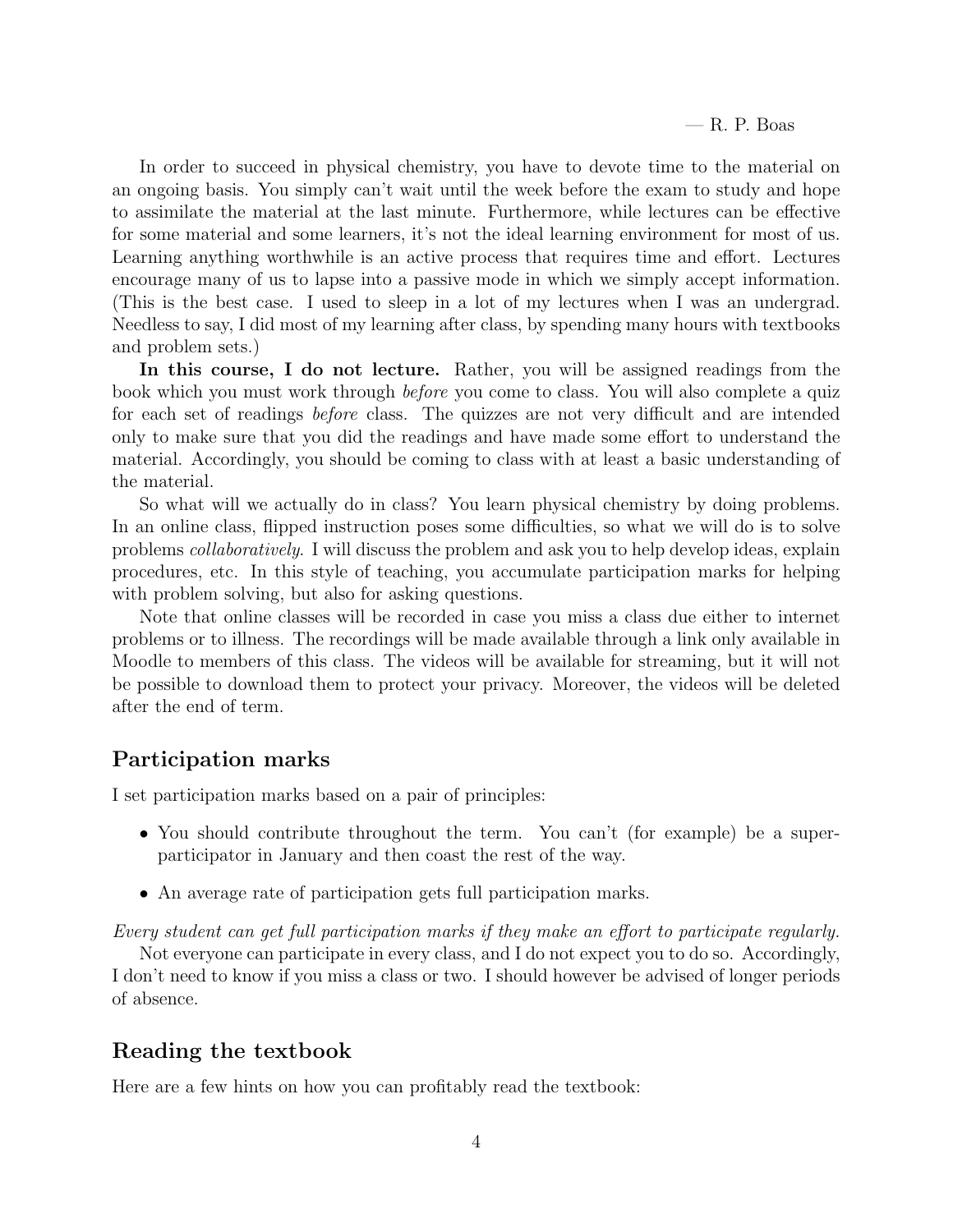- Only prodigies can make a single pass through a technical text and get all the information they need from it. Most of us (myself included) have to read some passages two or three times before we fully understand them. Don't get discouraged if it seems to take you a lot of effort to make sense of some parts of the text. On your first reading, look for the important and/or difficult passages. On your next pass through the text, you can focus on these.
- You may occasionally need to read (or reread) previous sections or go back to your firstyear textbook for background information to help you make sense of some particular point. This is also a normal part of reading a technical text.
- As you read, take some notes. What are the key points? What are the major formulas? Your notes should of course be much briefer than the text, which necessarily includes a lot of background material, detailed mathematical derivations, and so on. Also take notes on the parts you feel you need extra help with and want to ask about in class. Reading with a pencil in your hand is perhaps the most important aspect of active reading and will help you greatly in making sense of the information presented.
- Physical chemistry textbooks contain a lot of mathematical derivations. You'll have to make a judgment call as you go as to whether you think a derivation is really important or whether it just covers a minor technical point. If it's the latter, you don't need to follow every step. If the former, then start by asking yourself what the key steps in the derivation are. If there are bits you don't quite follow, pick up a pencil and try to work through it yourself. Note too that you will be expected to understand derivations at different levels depending on their length. (Think about the constraints imposed by the examinations: Even on the final exam, I can't ask you to reproduce a three-page derivation since it would prevent me from examining the rest of the material in the course.) For a really long derivation, you will typically only need to know the basic assumptions and key ideas behind it. On the other hand, you should understand key, shorter derivations thoroughly, and be able to reproduce them in an exam.

# Quizzes

After you are done reading, you should immediately test your knowledge by trying the associated quiz. The quizzes will be available on Moodle as soon as they are ready (at least a week ahead of the quiz deadline). If you do the quiz right after completing your readings, you will likely find that you can do the quizzes quickly. I'm aiming for quizzes that can be completed by a student who has read the text in 5 to 15 minutes for a quiz associated with a single lecture, or well under 30 minutes for a weekly quiz. The quizzes won't be examining deep knowledge, only basics, and will usually involve just a handful of short questions, some of which will be extremely easy, and none of which should require much working out. The intention is to make sure you do the readings, and to reinforce some key points.

You will be allowed **one attempt per quiz**. So do your readings, and then read each question carefully before you answer it and hit the "Check" button. By all means go back to the textbook as necessary.